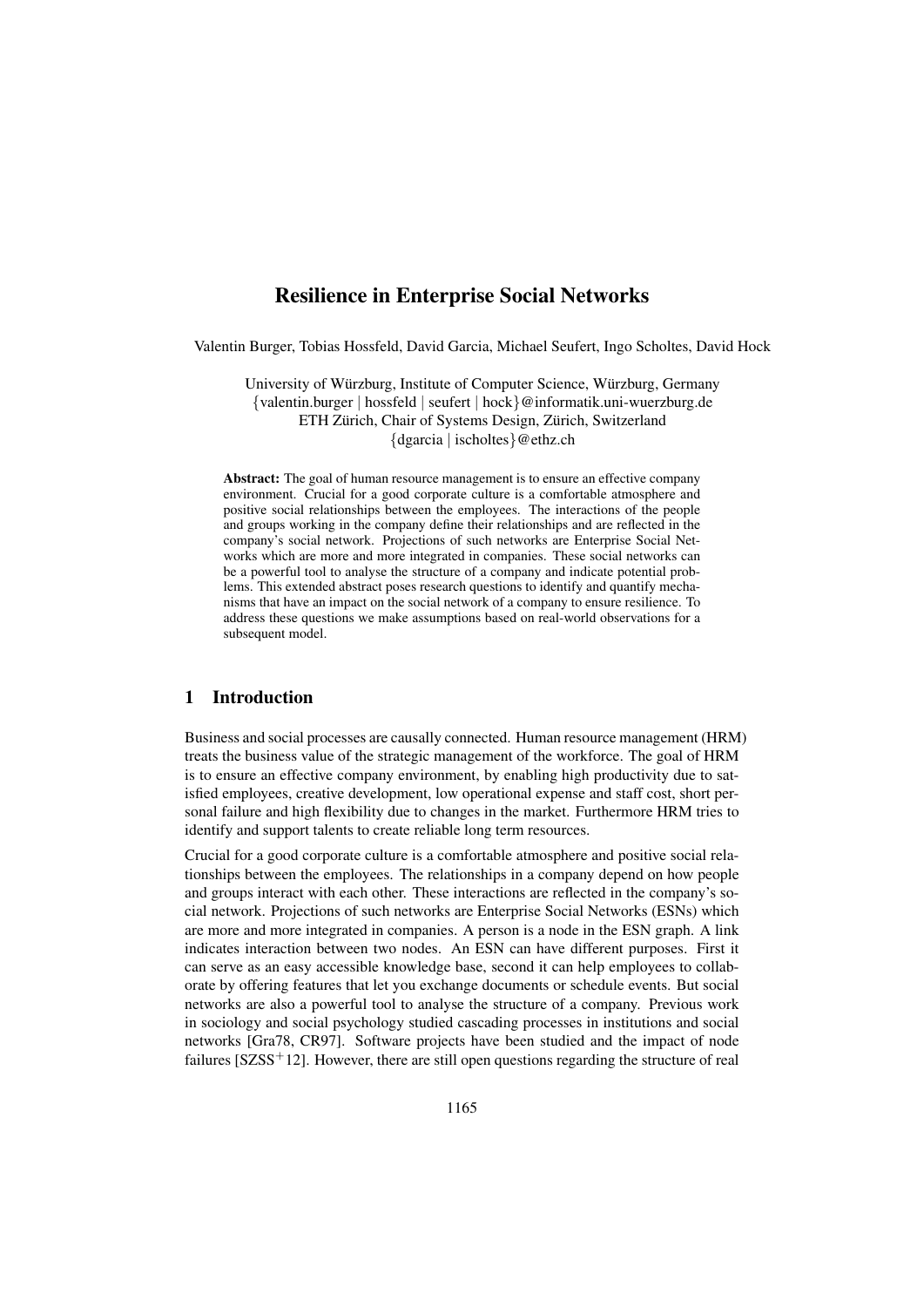companies and the mechanisms that provide a robust structure of the ESN.

Here, we address the social resilience of an ESN, defined as its ability to withstand external stresses and disturbances as a result of environmental changes [Adg00]. These disturbances can be of many kinds, such as failures of important nodes or changes in work methodology, leading to systemic threats that can only be identified when analysing the network and its dynamics as a whole.

## 2 Questions Addressed by Social Network Analysis

In this talk, we will show whether social network analysis may be beneficial to identify problems in the enterprise in advance and to react accordingly. Further on, we identify and quantify mechanisms that have an impact on the social network of the company to ensure resilience, effectiveness and job satisfaction. We address the following questions:

1. Model enterprise social networks for problem identification: First, we need to define and model the social network structure of enterprises to identify the problems in such networks. A company may be organized in many different ways. The structure and size of the company, but also the social abilities of the individuals forming the company determine its social network structure. The question is which social network structures are beneficial for a company. In every company there are persons which are more or less important for the connectedness of the organization. Central nodes are important to connect persons from different departments and to spread information. If such an important person leaves the company, is ill for several weeks or is moved to a different department, it can have bad consequences for the company. How to identify these important nodes in the network? Which existing network metrics are relevant to find important nodes? To what extent are such important nodes also bottlenecks that slow down the progress of connected communities? Will the absence of the central node result in further separation of nodes?

2. Assessment of enterprise social networks: Second, we need to quantify the value of different network structures. Therefore metrics to quantify the value of the network are necessary. If an enterprise has capacities to employ new workforces, the question is how new nodes are integrated, i.e. to which persons they are linked in the network? It might be more cost-effective to integrate three cheaper persons instead of a single very good person. Facilities like staff rooms support the dialogue of department members which are not directly working together. Creativity often arises when people of different disciplines get together. The question is how such facilities like staff rooms enable serendipity in a company? Crucial for an effective enterprise social network is also the mixture of personalities. A company does not only need workers that are very targeted and finish one task after another. A company also needs workers that spend time socialising, finding new contacts and connecting people. Such workers are essential for an efficient social network. Which mixture of personalities is best for the company?

3. Evaluation of mechanisms and human resource actions: Third, we investigate mechanisms that might have a beneficial impact on the company's social network structure. Therefore we need to understand if the social network can be influenced. If personal interests and preferences of the employees are dominant and cannot be influenced, the network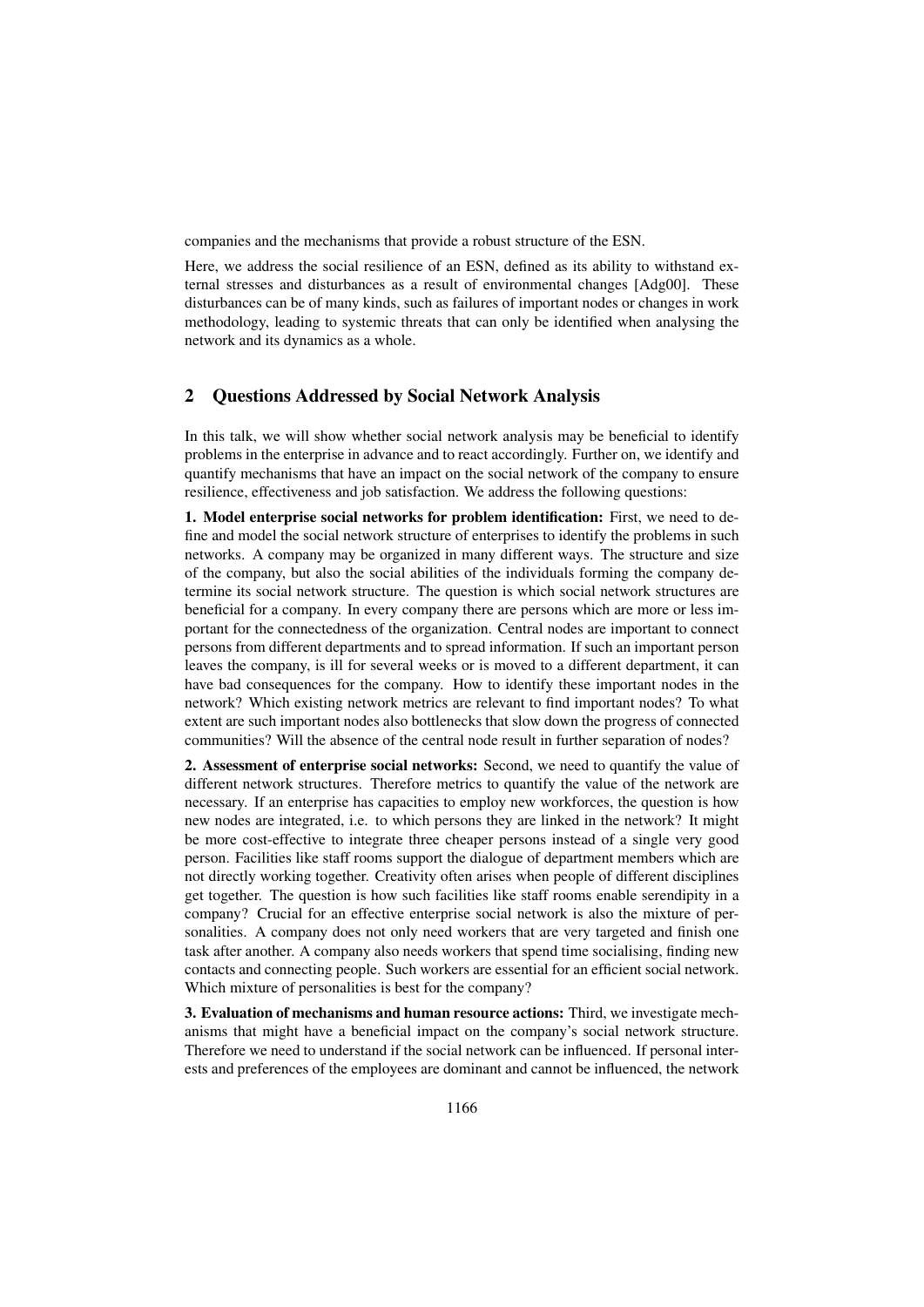structure is fixed. If the latter is not the case we need to determine the influence of different mechanisms. Team building activities and social events bring people together and might add random links to the network. New employees can be considered as nodes that could be placed appropriately to improve the value of the network. Instead of just processing the plenty of requests, central nodes could forward requests to different communities. Such load is taken of the central nodes and collaboration is enabled between the communities by direct links. Hence the question is, if delegating responsibilities helps to relax busy persons and to connect clusters of the company?

4. Limitations of the model and ethical issues: Finally ethical issues have to be considered. Can a person be judged by the structure of his/her social network projection? Some relevant users may not use ESNs, but different communication or collaboration channels that are not reflected. For example, someone who prefers face-to-face communication might not be captured in the social graph. Are people not taking part in social network actions discriminated?

### 3 Research Methodology and Modelling Assumptions

Due to business regulations and privacy concerns it is hard to get data of real enterprise social networks. Therefore, we develop a model to answer the above questions. We build the model based on real-world observations. In real-world, we find several limitations on the capacities of workers in an enterprise. First, there is a limited number of active contacts, a person can have. According to Dunbar [Dun98] the cognitive capabilities of a human allow only up to 150 active contacts. Second, the amount of work a person can do on a daily basis has limits. Changes in the network can result in further degradations or enhancements. For example, a worker leaving the company can result in a cascade with other workers leaving, because it has been an important contact. They might follow the important person or lack fun and social aspects. The social sharing of emotions in a network [CR97] is of special importance, as emotional communication can lead to cascades of dissatisfaction that threaten the ESN. This kind of collective behaviour can be modelled by threshold models [Gra78], simulating how the collective state of an organization influences the individual decisions of leaving it.

Based on the real-world observations, we make the following model assumptions. A person is a node in the ESN graph. A link indicates interaction between two nodes. The degree of interaction / value of that link for the company is given by a link weight. A person has a limited capacity for both interaction and own work. The quality of a worker determines the capacity of the worker. High quality workers have higher cost. There exist different types of workers. Workers that use their capacity to interact with people to connect different communities and propagate information throughout the social network. We refer to these workers as mediators. The other extreme are workers that are more isolated and use their capacity to finish tasks and such contribute to the company's workforce. We refer to these workers as autonomous workers. Every worker in a company has characteristics of both types with different emphasis. The benefit a person produces for a company depends on both, interaction and own work. We believe that a good balance of media